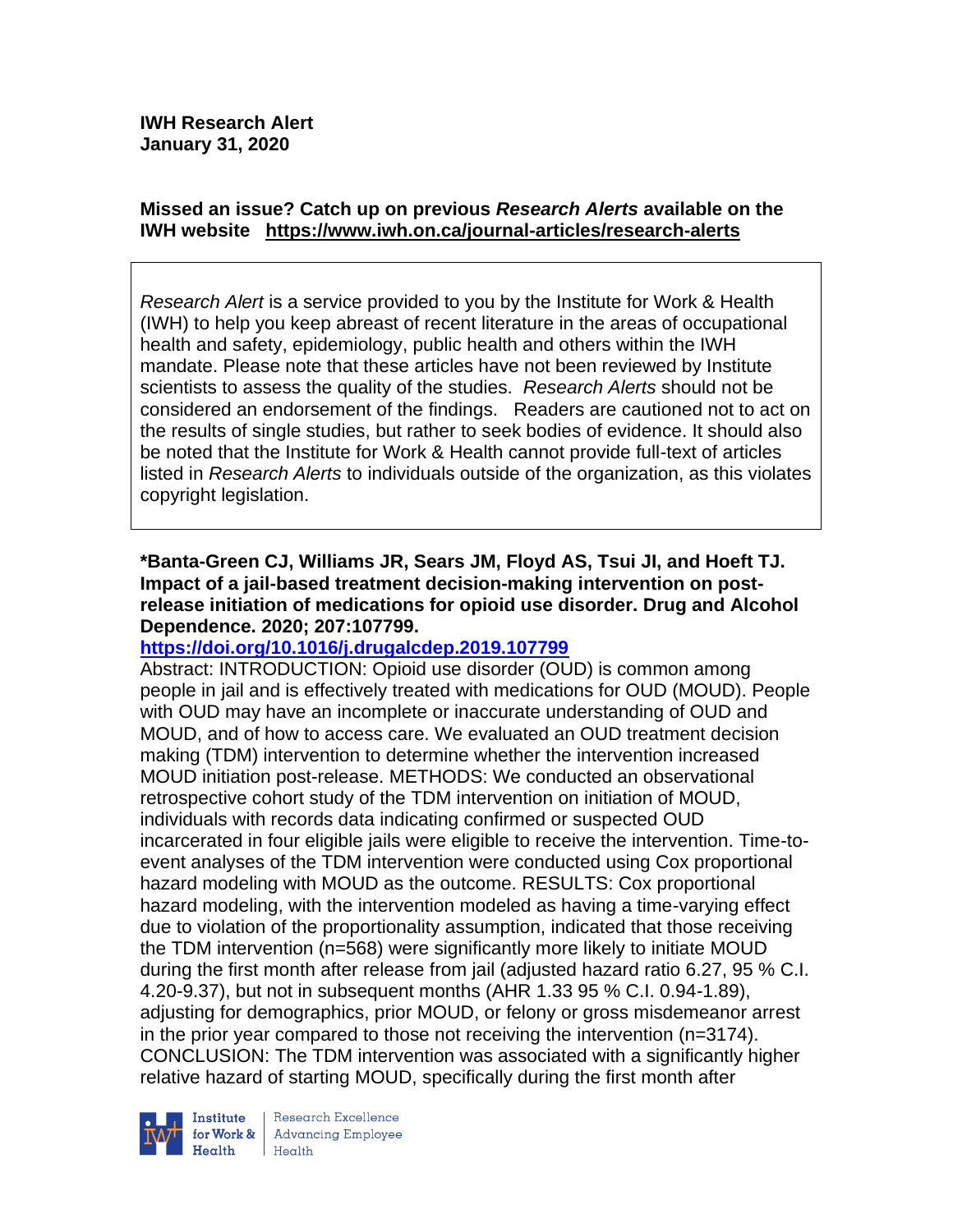incarceration. However, a minority of all eligible people received any MOUD. Future research should examine ways to increase initiation on MOUD immediately after (or ideally during) incarceration

### **\*Leece P, Shantharam Y, Hassam S, Buchman DZ, Hamilton M, Persaud N, Kahan M, Spithoff S, Srivastava A, Sproule BA, Carlin L, Furlan AD. Improving opioid guideline adherence: evaluation of a multifaceted, theoryinformed pilot intervention for family physicians. BMJ Open. 2020; 10(1):e032167.**

**<https://doi.org/10.1136/bmjopen-2019-032167> [open access]** Abstract: OBJECTIVES: Opioid-related deaths continue to increase in North America, an epidemic that was initiated by high rates of opioid prescribing. We designed a multifaceted, theory-informed Opioid Self-Assessment (OSA) package, to increase adherence to the Canadian Opioid Guideline among family physicians. This study aimed to assess changes in Canadian family physicians' knowledge and practices after completing the OSA package. DESIGN: We conducted a mixed-method evaluation using a pre-test and post-test design that involved the collection of both qualitative and quantitative data. SETTING: This research was conducted in the primary care setting in Ontario, Canada. PARTICIPANTS: We recruited a purposive sample of nine family physicians in Ontario who use long-term opioid therapy to treat patients with chronic pain. INTERVENTIONS: The OSA package included four components: an online knowledge test, an online learning programme, a safe medication practice selfassessment questionnaire and chart audit with feedback. OUTCOME MEASURES: Our measures included changes in knowledge, opioid safety practices and physicians' perspectives on the OSA package. RESULTS: We found statistically significant improvements between pre-test and post-test knowledge scores at both baseline and 6-month follow-up. Physicians' scores improved significantly on five of the seven core characteristics of the practice self-assessment questionnaire. On the chart audits, we observed an improvement in patient education between baseline and 6 months. Qualitative interviews showed that participants appreciated embedded resources in the OSA package. The completion of the package stimulated identification of gaps or deficits in practice and served as a useful reminder to discuss risk and safety with patients. Participants described the chart review as helpful in prompting discussions with their patients, identifying deficits and strengths and a 'primary motivator' for project participation. CONCLUSIONS: The OSA package has the potential to improve medication safety practices in primary care related to opioid monitoring and adherence to current opioid guidelines

**Ahern J. Minimum wage policy protects against suicide in the USA. Journal of Epidemiology & Community Health. 2020; [epub ahead of print]. <https://doi.org/10.1136/jech-2019-213647>** 

**Aljabri D, Vaughn A, Austin M, White L, Li Z, Naessens J, et al. An investigation of healthcare worker perception of their workplace safety and** 



Institute Research Excellence<br>for Work & Advancing Employee<br>Health Health  $Heath$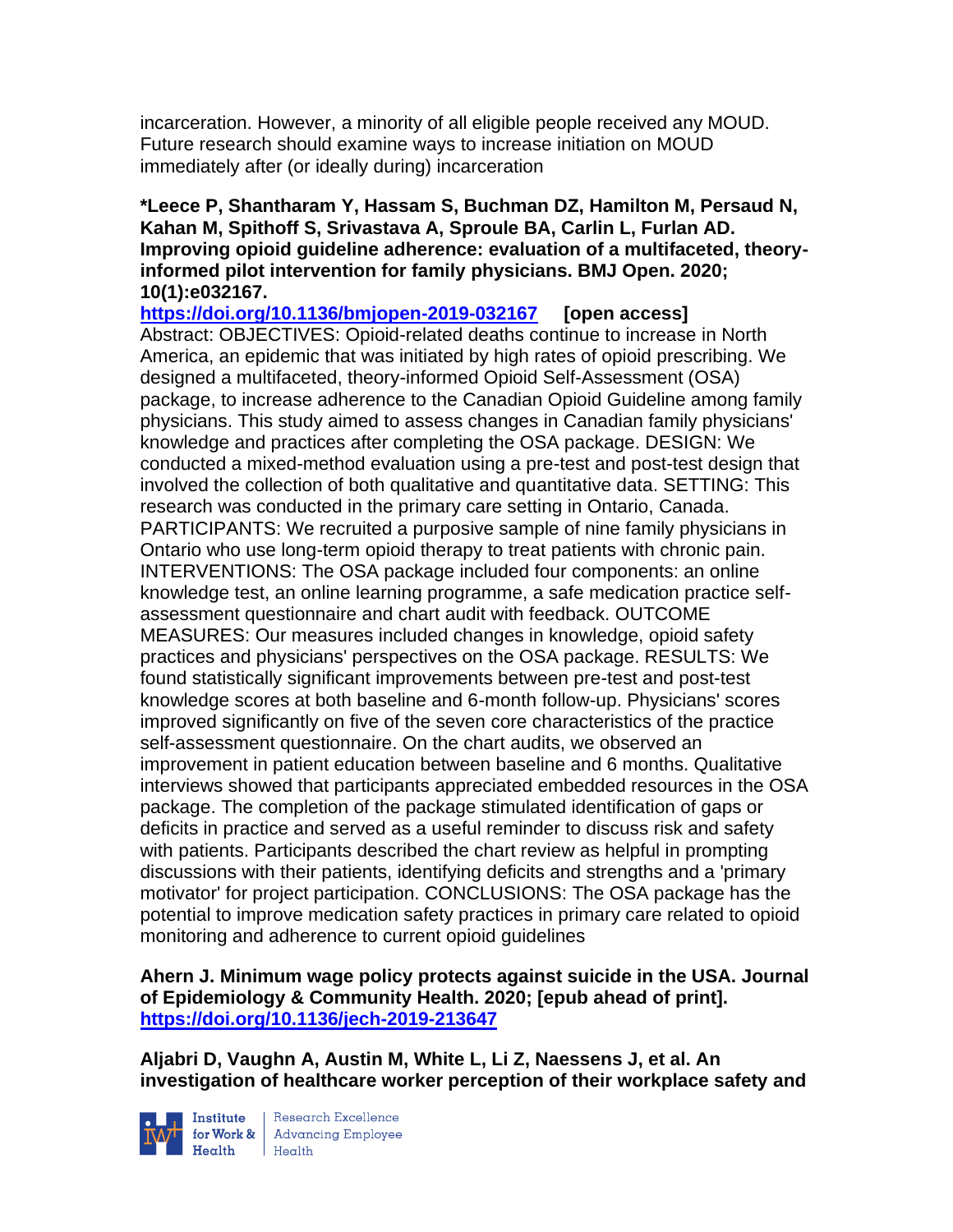## **incidence of injury. Workplace Health & Safety. 2020; 20(10):1-12. <https://doi.org/10.1177/2165079919883293>**

Abstract: Background: Managing the safety climate in health care is a promising tool for improving employee and patient safety in the health care work environment. Gaps in the theoretical and conceptual underpinnings of safety climate, as well as the evidence base for its practical application in health care remain. The purpose of this study was to evaluate the number of work injuries occurring in health care work units and associated safety climate beliefs. Method: A retrospective analysis was conducted utilizing organizational staff survey data collected by a large medical hospital in the Midwest in 2015. Employees ( $n =$ 32,327) were invited to identify safety climate perceptions via survey. Injuries, days restricted, and days absent were identified through the Hospital's Department of Occupational Safety and Health Administration record. Zero Inflated Negative Binominal regressions used injuries as dependent variables and safety climate perceptions as independent variables. Findings: In all, 23,599 employees completed the survey (73% response rate) across 1,805 employee work units which were defined as groupings of employees reporting to a single supervisor. We found that there was an association between fewer injuries and health care workers indicating that they share responsibility for compliance with safety rules and procedures (relative risk [RR] = 0.98, 95% confidence interval [CI] = [0.98, 0.99]). Conclusion/Application to Practice: This study supports the use of a safety climate measure to assess working units' perception of employee safety. A continued focus on the health and safety of employees who interact directly with patients is warranted, as well as employees who do not provide direct patient care

## **Bateman EA and Viana R. Burnout among specialists and trainees in physical medicine and rehabilitation: a systematic review. Journal of Rehabilitation Medicine. 2019; 51(11):869-874.**

**<https://doi.org/10.2340/16501977-2614> [open access]**

Abstract: OBJECTIVE: Burnout, a state of emotional exhaustion related to work or patient-care activities, is prevalent in all stages of medical training and clinical practice. The syndrome has serious consequences, including medical errors, poorer quality of care, substance abuse, and suicide. The aim of this study is to evaluate the prevalence of burnout in Physical Medicine and Rehabilitation (PMandR) specialists and trainees. METHODS: Systematic literature searches were conducted in MEDLINE, CINAHL and EMBASE for peer-reviewed articles in English before March 2019 about the prevalence of burnout amongst PMandR specialists and trainees. RESULTS: This systematic review yielded 359 results. Of these, 33 full-text records were reviewed; 5 met the inclusion criteria: 3 surveys of PMandR specialists and 2 of PMandR residents (total n?=?1,886 physicians; year of publication 20122019). Data extracted included prevalence and severity of burnout and, if available, risk or protective factors. Data were analysed using descriptive statistics. Incidence of burnout ranged from 22.2% to 83.3% in trainees and 48% to 62% in specialists. Organizational and system

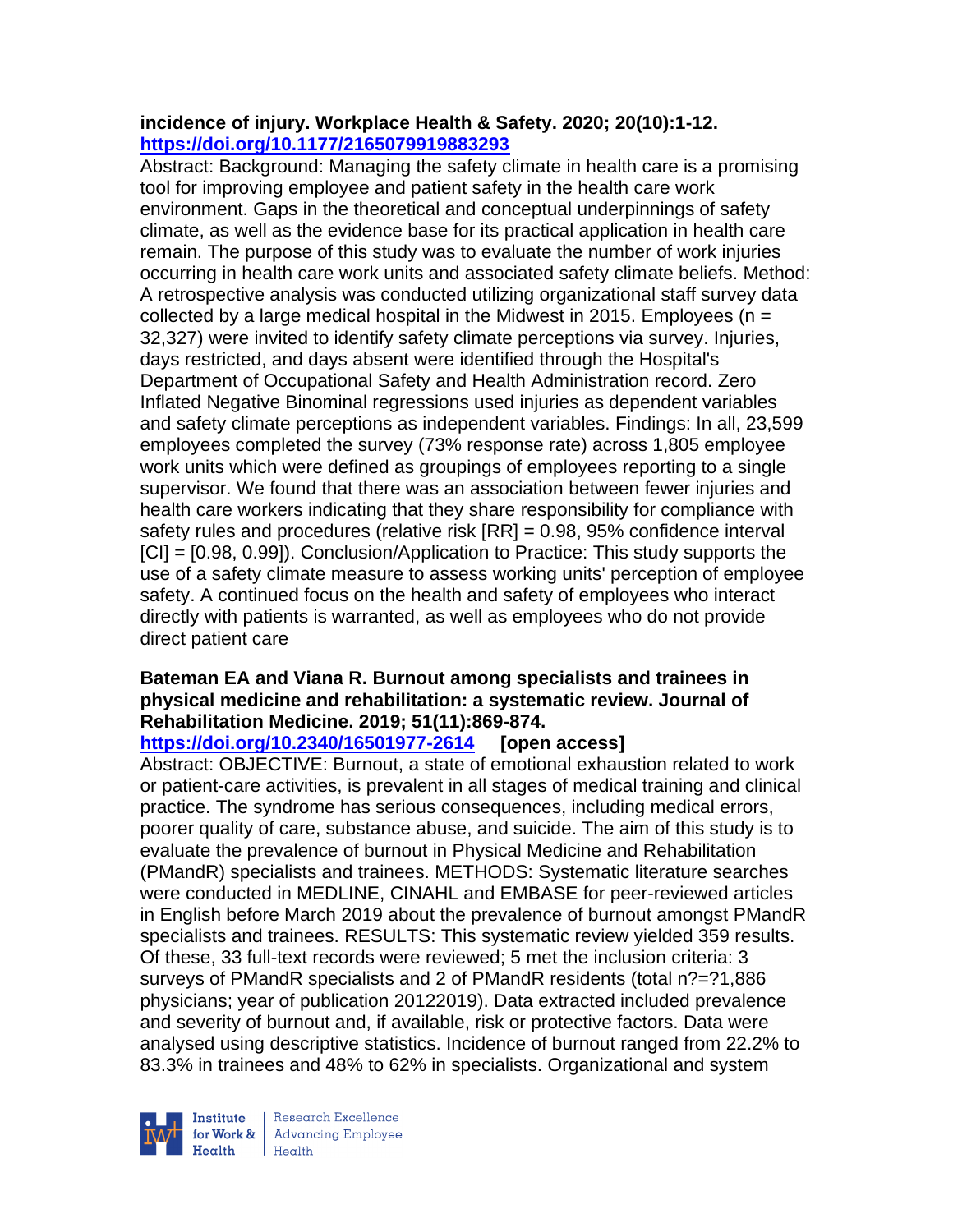challenges were the primary risk factors for burnout amongst specialists. CONCLUSION: Emerging evidence positions physicians in PMandR among the most likely to experience burnout. Although there is limited literature regarding PMandR specialists and trainees, the available evidence suggests that more than half of physicians in PMandR experience burnout

### **Ceballos D, Guerrero M, Kalweit A, Rabin R, Spengler J, and Herrick R. One-hour pilot training to prevent workers from taking home workplace contaminants. New Solutions. 2020; 29(4):519-529. <https://doi.org/10.1177/1048291119887188>**

### **Giummarra MJ, Lau G, and Gabbe BJ. Evaluation of text mining to reduce screening workload for injury-focused systematic reviews. Injury Prevention. 2020; 26(1):55-60.**

# **<https://doi.org/10.1136/injuryprev-2019-043247>**

Abstract: INTRODUCTION: Text mining to support screening in large-scale systematic reviews has been recommended; however, their suitability for reviews in injury research is not known. We examined the performance of text mining in supporting the second reviewer in a systematic review examining associations between fault attribution and health and work-related outcomes after transport injury. METHODS: Citations were independently screened in Abstrackr in full (reviewer 1; 10 559 citations), and until no more citations were predicted to be relevant (reviewer 2; 1809 citations, 17.1%). All potentially relevant full-text articles were assessed by reviewer 1 (555 articles). Reviewer 2 used text mining (Wordstat, QDA Miner) to reduce assessment to full-text articles containing >/=1 fault-related exposure term (367 articles, 66.1%). RESULTS: Abstrackr offered excellent workload savings: 82.7% of citations did not require screening by reviewer 2, and total screening time was reduced by 36.6% compared with traditional dual screening of all citations. Abstrackr predictions had high specificity (83.7%), and low false negatives (0.3%), but overestimated citation relevance, probably due to the complexity of the review with multiple outcomes and high imbalance of relevant to irrelevant records, giving low sensitivity (29.7%) and precision (14.5%). Text mining of full-text articles reduced the number needing to be screened by 33.9%, and reduced total full-text screening time by 38.7% compared with traditional dual screening. CONCLUSIONS: Overall, text mining offered important benefits to systematic review workflow, but should not replace full screening by one reviewer, especially for complex reviews examining multiple health or injury outcomes. TRIAL REGISTRATION NUMBER: CRD42018084123

# **Godlee F. Blinding may be unnecessary, but please divest. British Medical Journal. 2020; 368:m255.**

### **<https://doi.org/10.1136/bmj.m255>**

**Groeniger JO and Burdorf A. Advancing mediation analysis in occupational health research. Scandinavian Journal of Work, Environment & Health.** 



Institute Research Excellence<br>
for Work & Advancing Employee<br>
Health Health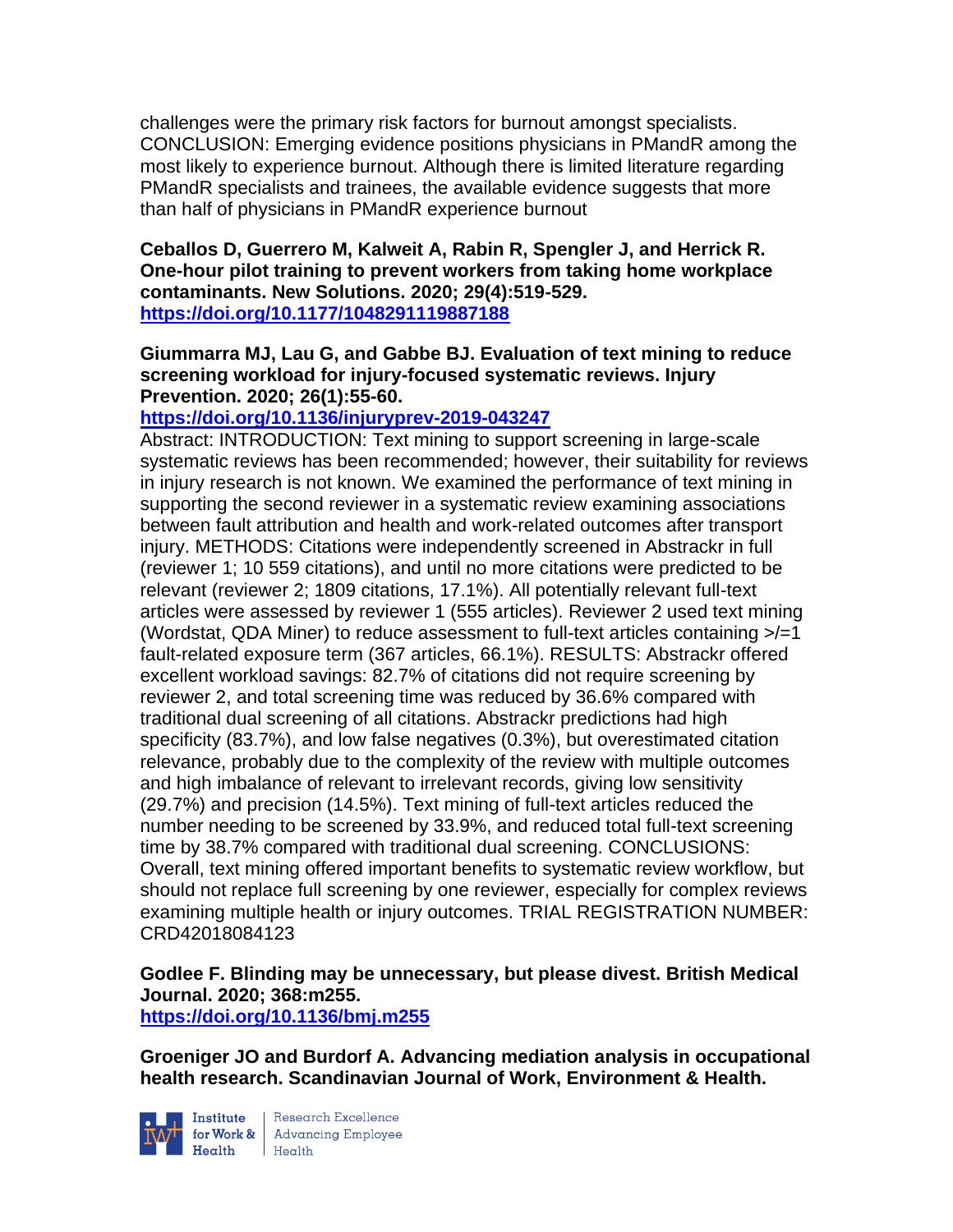**2020; [epub ahead of print]. <https://doi.org/10.5271/sjweh.3886>** 

**Hilgert J. Deeming laws and practices as violations of the rights of people with work-acquired disabilities in Canada. New Solutions. 2020; 29(4):536- 544.** 

**<https://doi.org/10.1177/1048291119887197>** 

**Kaufman JA, Salas-Hernandez LK, Komro KA, and Livingston MD. Effects of increased minimum wages by unemployment rate on suicide in the USA. Journal of Epidemiology & Community Health. 2020; [epub ahead of print]. <https://doi.org/10.1136/jech-2019-212981>** 

Abstract: BACKGROUND: Social welfare policies such as the minimum wage can affect population health, though the impact may differ by the level of unemployment experienced by society at a given time. METHODS: We ran difference-in-differences models using monthly data from all 50 states and Washington, DC from 1990 to 2015. We used educational attainment to define treatment and control groups. The exposure was the difference between state and federal minimum wage in US\$2015, defined both by the date the state law became effective and lagged by 1 year. Models included state and year fixed effects, and additional state-level covariates to account for state-specific timevarying confounding. We assessed effect modification by the state-level unemployment rate, and estimated predicted suicide counts under different minimum wage scenarios. RESULTS: The effect of a US\$1 increase in the minimum wage ranged from a 3.4% decrease (95% CI 0.4 to 6.4) to a 5.9% decrease (95% CI 1.4 to 10.2) in the suicide rate among adults aged 18-64 years with a high school education or less. We detected significant effect modification by unemployment rate, with the largest effects of minimum wage on reducing suicides observed at higher unemployment levels. CONCLUSION: Minimum wage increases appear to reduce the suicide rate among those with a high school education or less, and may reduce disparities between socioeconomic groups. Effects appear greatest during periods of high unemployment

# **Lancione S, Wade K, Windle SB, Filion KB, Thombs BD, and Eisenberg MJ. Non-medical cannabis in North America: an overview of regulatory approaches. Public Health. 2020; 178:7-14.**

# **<https://doi.org/10.1016/j.puhe.2019.08.018>**

Abstract: OBJECTIVES: The objective of this study was to describe existing regulations of non-medical cannabis legalization in North America to inform recommendations for future health policy. These regulations are among the first in the world and will set a precedent for other jurisdictions globally who legalize cannabis. STUDY DESIGN: This was a review of online grey literature on regulatory approaches to non-medical cannabis legalization in North American jurisdictions. METHODS: We conducted an internet search in June 2019 to identify government and public health resources published after January 1, 2012. We were able to achieve data saturation using a limited number of resources.



**Institute** Research Excellence<br> **for Work &** Advancing Employee<br> **Health** Health  $Heath$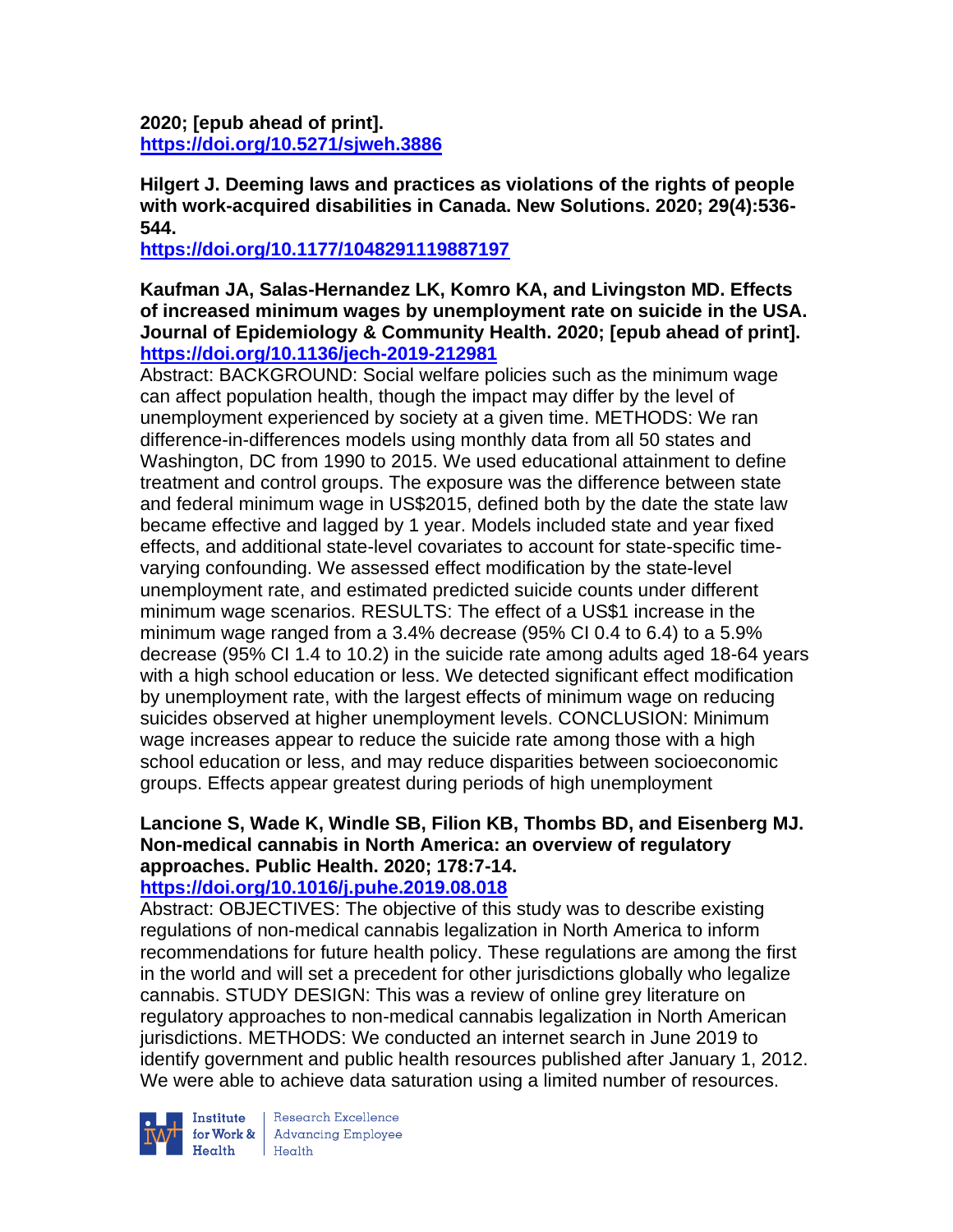Data extraction was conducted by two independent reviewers, with disagreements resolved by consensus. RESULTS: Eleven US states, the District of Columbia, and Canada have enacted legal recreational cannabis regulations. The legal age of cannabis possession matches the legal drinking age in all jurisdictions except one. Most consumption is in private residences only, with some provinces/territories permitting public consumption where tobacco is permitted. Most jurisdictions allow for home growing of up to 6 (US) or 4 (Canada) plants and a maximum possession of 1 oz. (US) or 1.06 oz. (Canada). Cannabis is available for purchase only in private retail stores in US states, while Canada has also legalized online sales. Impaired driving assessment is not cannabis-specific in most US states, while Canada has federal driving limits. CONCLUSIONS: Although North American approaches to regulating recreational cannabis use are consistent in many aspects, some exceptions exist (e.g., home growing, personal possession). More research is needed to assess the impact of variations in regulatory policies on potential harms from legalization to inform future policy decisions in North America and abroad. Complementary public health interventions will be crucial in ensuring public health and safety

### **Lindholm M, Vayrynen S, and Reiman A. Findings and views on occupational safety and health teaching at universities. Work. 2019; 64(4):685-695.**

## **<https://doi.org/10.3233/WOR-193030>**

Abstract: BACKGROUND: Young employees have often poorer occupational safety and health (OSH) skills and knowledge than older employees. Efforts should be made at different educational levels to strengthen young employees' OSH skills and knowledge. OBJECTIVE: To analyze OSH perceptions and attitudes among university students and to examine OSH professionals' views on OSH teaching. METHODS: This explorative study employs an iterative multimethod approach, including a paired comparison questionnaire for university students ( $N = 104$ ) and OSH professionals ( $N = 40$ ), an OSH questionnaire for university students ( $N = 130$ ) and a Delphi survey for OSH professionals ( $N =$ 26). RESULTS: OSH perceptions and attitudes were found to vary widely among the students and some expressed somewhat stereotypical views about OSH. The results confirm the need to improve OSH education. To that end, the study reports concrete practical ideas from OSH professionals. CONCLUSIONS: The findings confirm the need to augment both the quality and quantity of OSH teaching at university level. Ideas are presented for future OSH teaching, along with recommendations for future studies

### **Moustgaard H, Clayton GL, Jones HE, Boutron I, Jorgensen L, Laursen DLT, et al. Impact of blinding on estimated treatment effects in randomised clinical trials: meta-epidemiological study. British Medical Journal. 2020; 368:l6802.**

**<https://doi.org/10.1136/bmj.l6802> [open access]** Abstract: OBJECTIVES: To study the impact of blinding on estimated treatment



Research Excellence for Work & | Advancing Employee Health Health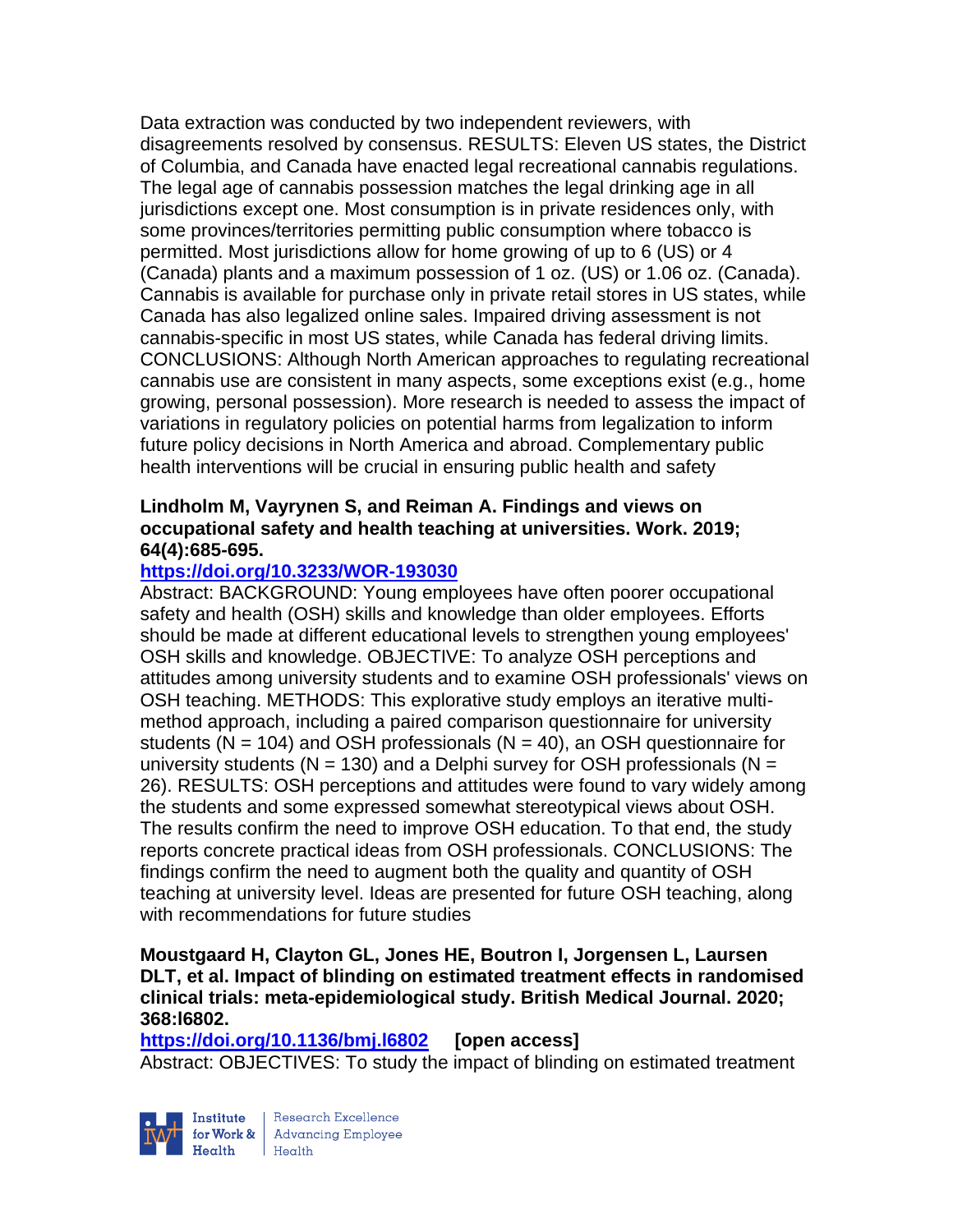effects, and their variation between trials; differentiating between blinding of patients, healthcare providers, and observers; detection bias and performance bias; and types of outcome (the MetaBLIND study). DESIGN: Metaepidemiological study. DATA SOURCE: Cochrane Database of Systematic Reviews (2013-14). ELIGIBILITY CRITERIA FOR SELECTING STUDIES: Metaanalyses with both blinded and non-blinded trials on any topic. REVIEW METHODS: Blinding status was retrieved from trial publications and authors, and results retrieved automatically from the Cochrane Database of Systematic Reviews. Bayesian hierarchical models estimated the average ratio of odds ratios (ROR), and estimated the increases in heterogeneity between trials, for non-blinded trials (or of unclear status) versus blinded trials. Secondary analyses adjusted for adequacy of concealment of allocation, attrition, and trial size, and explored the association between outcome subjectivity (high, moderate, low) and average bias. An ROR lower than 1 indicated exaggerated effect estimates in trials without blinding. RESULTS: The study included 142 meta-analyses (1153 trials). The ROR for lack of blinding of patients was 0.91 (95% credible interval 0.61 to 1.34) in 18 meta-analyses with patient reported outcomes, and 0.98 (0.69 to 1.39) in 14 meta-analyses with outcomes reported by blinded observers. The ROR for lack of blinding of healthcare providers was 1.01 (0.84 to 1.19) in 29 meta-analyses with healthcare provider decision outcomes (eg, readmissions), and 0.97 (0.64 to 1.45) in 13 meta-analyses with outcomes reported by blinded patients or observers. The ROR for lack of blinding of observers was 1.01 (0.86 to 1.18) in 46 meta-analyses with subjective observer reported outcomes, with no clear impact of degree of subjectivity. Information was insufficient to determine whether lack of blinding was associated with increased heterogeneity between trials. The ROR for trials not reported as double blind versus those that were double blind was 1.02 (0.90 to 1.13) in 74 meta-analyses. CONCLUSION: No evidence was found for an average difference in estimated treatment effect between trials with and without blinded patients, healthcare providers, or outcome assessors. These results could reflect that blinding is less important than often believed or meta-epidemiological study limitations, such as residual confounding or imprecision. At this stage, replication of this study is suggested and blinding should remain a methodological safeguard in trials

**Murray RM, Davis AL, Shepler LJ, Moore-Merrell L, Troup WJ, Allen JA, et al. A systematic review of workplace violence against emergency medical services responders. New Solutions. 2020; 29(4):487-503. <https://doi.org/10.1177/1048291119893388> [open access]**

**Park S, Lee JH, and Lee W. The effects of workplace rest breaks on health problems related to long working hours and shift work among male apartment janitors in Korea. Safety and Health at Work. 2019; 10(4):512-517. <https://doi.org/10.1016/j.shaw.2019.10.003> [open access]** Abstract: Background: Rest breaks at work are reported to reduce fatigue and job stress. Apartment janitors in Korea who perform night shift work and work long

Institute  $Health$ 

Research Excellence for Work & | Advancing Employee  $H_{\text{each}}$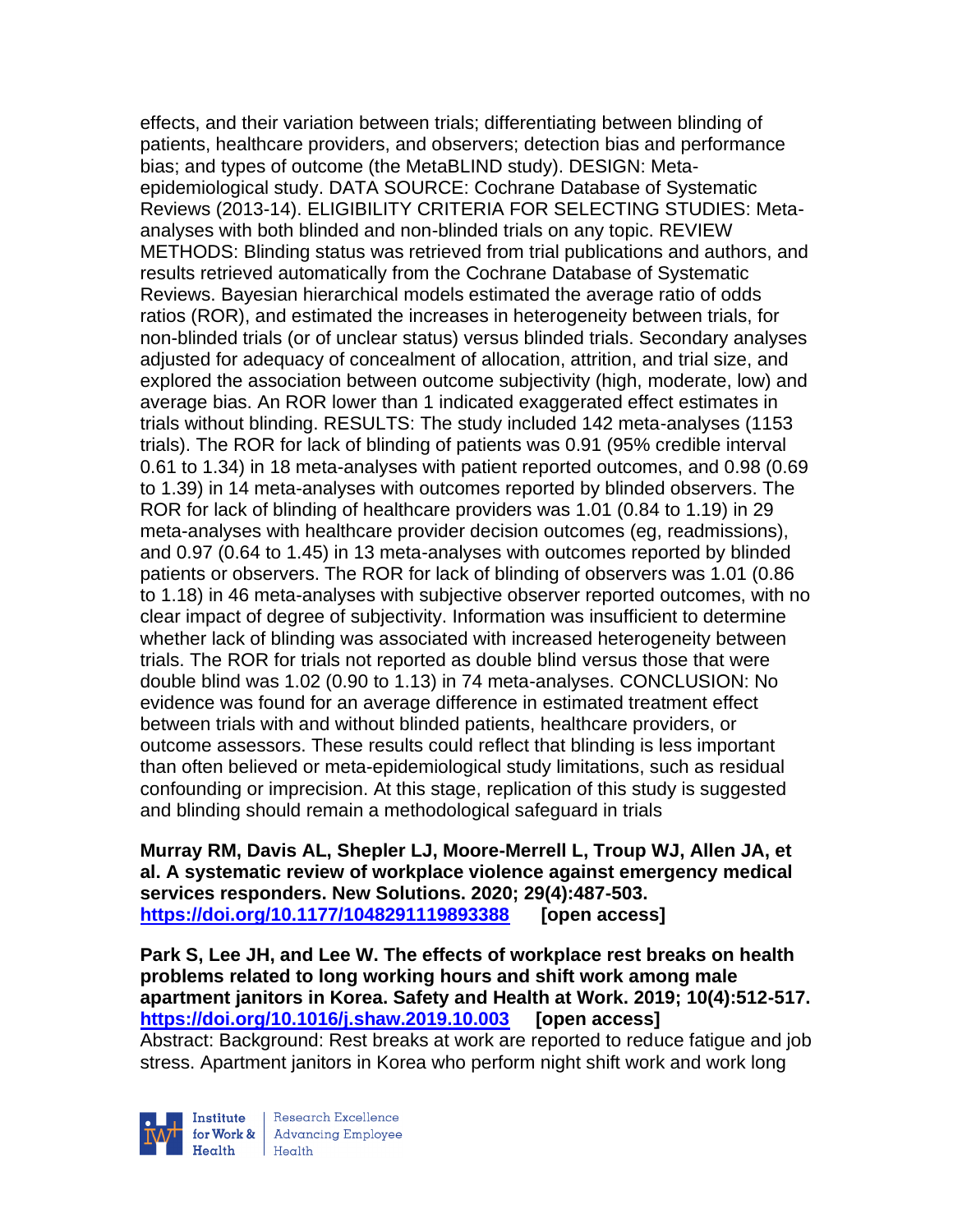hours can be exposed to various health problems (HPs). However, few studies have evaluated relationships between their rest breaks and HPs. This study was conducted to examine the relationships between long working hours, shift work, and insufficient rest breaks and HPs among Korean apartment janitors. Methods: Data on 1,212 selected male apartment janitors were obtained from the 3rd and 4th Korean Working Conditions Surveys. Demographic and occupational characteristics were collected using self-reported questionnaires. Rest breaks at work were classified as "sufficient" or "insufficient." Long working hours were considered as working more than 60 hours per week. Zero-inflated negative binomial (ZINB) regression was performed to investigate the effects of shift work and long working hours on HPs and the effects of rest breaks on relationships between HPs and long working hours and shift work. Results: Among those with insufficient rest breaks at work, significant associations were found between long working hours and the risk of HPs [odds ratio (OR) = 1.489; 95% confidence interval (CI) = 1.038-2.136] and work-related HPs (WRHPs) [OR 1.621; 95% CI = 1.156-2.272], and between shift work and HPs  $[OR = 1.603; 95\% CI = 1.084-$ 2.372]. These relationships became nonsignificant when sufficient rest breaks were provided. Conclusion: It is important to provide breaks at work to reduce HPs because of long working hours and shift work among aged workers such as apartment janitors

## **Schram B, Orr R, Pope R, Canetti E, and Knapik J. Risk factors for development of lower limb osteoarthritis in physically demanding occupations: a narrative umbrella review. Journal of Occupational Health. 2019; [epub ahead of print].**

# **<https://doi.org/10.1002/1348-9585.12103>**

Abstract: OBJECTIVES: Osteoarthritis (OA) is a common disorder which affects the joints. As relationships between occupational factors and lower limb OA have been widely studied in systematic reviews, the aim of this umbrella review was to synthesize their key findings in the risk factors for development of lower limb OA. METHODS: A systematic search was conducted using the databases PUBMED, Cumulative Index of Nursing and Allied Health Literature, and Elton B Stevens Company to identify reviews examining associations between lower limb OA and occupational tasks. These reviews were rated for their methodological quality before key data were extracted and synthesized. RESULTS: Sixteen reviews were found, seven pertained to the knee, four to the hip, two to a variety of joints, and three to both the hip and knee. One was deemed to be of high methodological quality, one of critically low methodological quality, and the others of moderate methodological quality. The reviews found moderate to good evidence for heavy occupational lifting to be associated with an increased risk of OA at the knee and the hip. Kneeling, squatting, and climbing, previous injuries to joints, being overweight and obese were also predictive of lower limb OA. CONCLUSION: Occupations which involve heavy physical workloads increase the risk of developing lower limb OA. Heavy lifting, squatting, knee bending, kneeling, and climbing may all increase the risk of developing OA in both the



Research Excellence for Work & | Advancing Employee Health